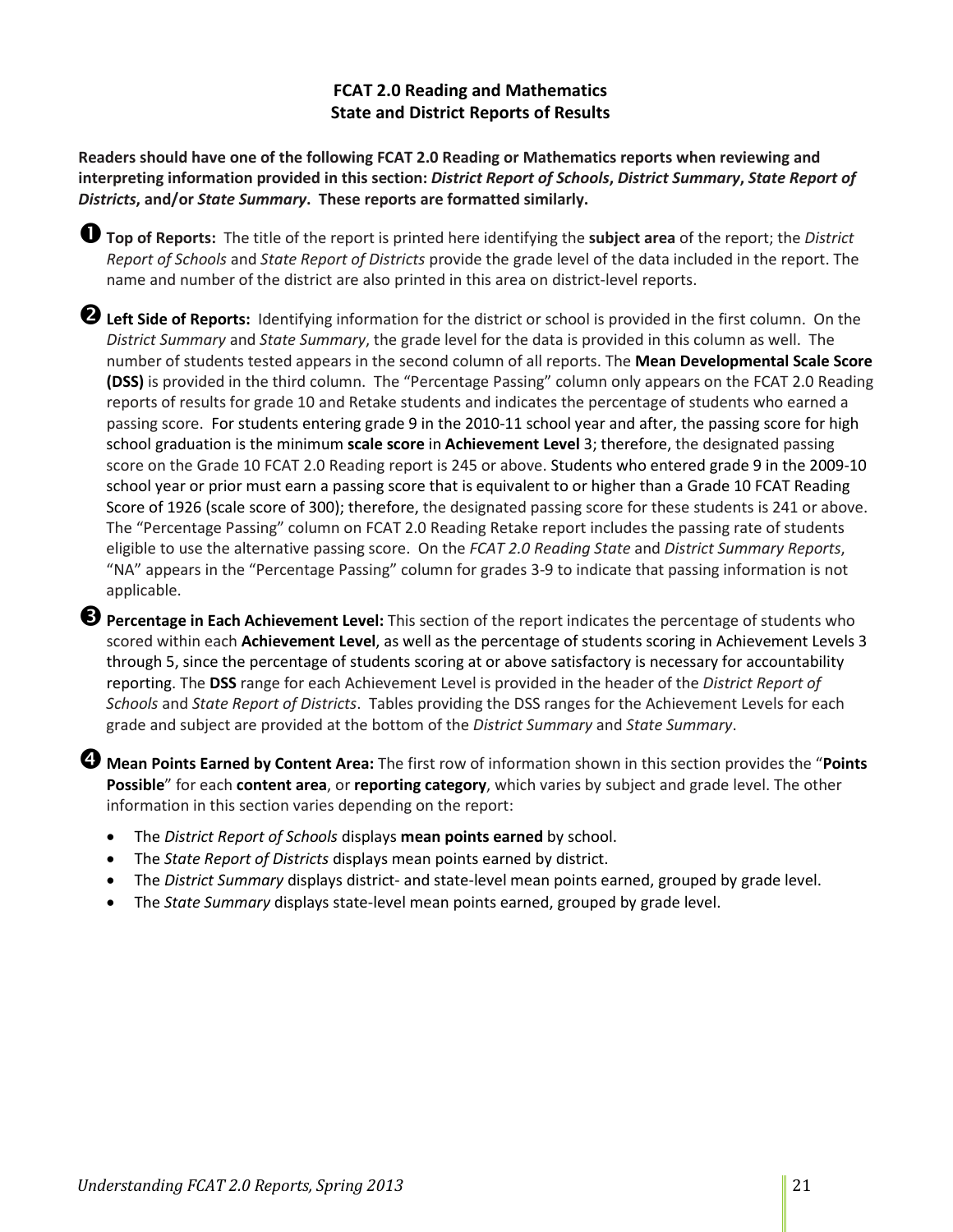## **FCAT 2.0 Science State and District Reports of Results**

**Readers should have one of the following FCAT 2.0 Science reports when reviewing and interpreting information provided in this section:** *District Report of Schools***,** *District Summary***,** *State Report of Districts***, and/or** *State Summary***. These reports are formatted similarly.** 

**Top of Reports:** The title of the report is printed here identifying the **subject area** of the report; the *District Report of Schools* and *State Report of Districts* provide the grade level of the data included in the report. The name and number of the district are also printed in this area on district-level reports.

**Left Side of Reports:** Identifying information for the district or school is provided in the first column. On the *District Summary* and *State Summary*, the grade level for the data is provided in this column. The number of students tested appears in the second column of all reports. The **Mean Scale Score** is provided in the third column.

**Percentage in Each Achievement Level:** This section of the report indicates the percentage of students who scored within each **Achievement Level**, as well as the percentage of students scoring in Achievement Levels 3 – 5, since the percentage of students scoring at or above satisfactory is necessary for accountability reporting. The FCAT 2.0 **Scale Score** range for each Achievement Level is provided in the header of the *District Report of Schools* and *State Report of Districts*. Tables providing the FCAT 2.0 Scale Score ranges for the Achievement Levels for each grade are provided at the bottom of the *District Summary* and *State Summary*.

**Mean Points Earned by Content Area:** The first row of information shown in this section provides the "**Points Possible**" for each **content area**, or **reporting category**, which varies by grade level. The other information in this section varies depending on the report:

- The *District Report of Schools* displays **mean points earned** by school.
- The *State Report of Districts* displays mean points earned by district.
- The *District Summary* displays district- and state-level mean points earned, grouped by grade level.
- The *State Summary* displays state-level mean points earned, grouped by grade level.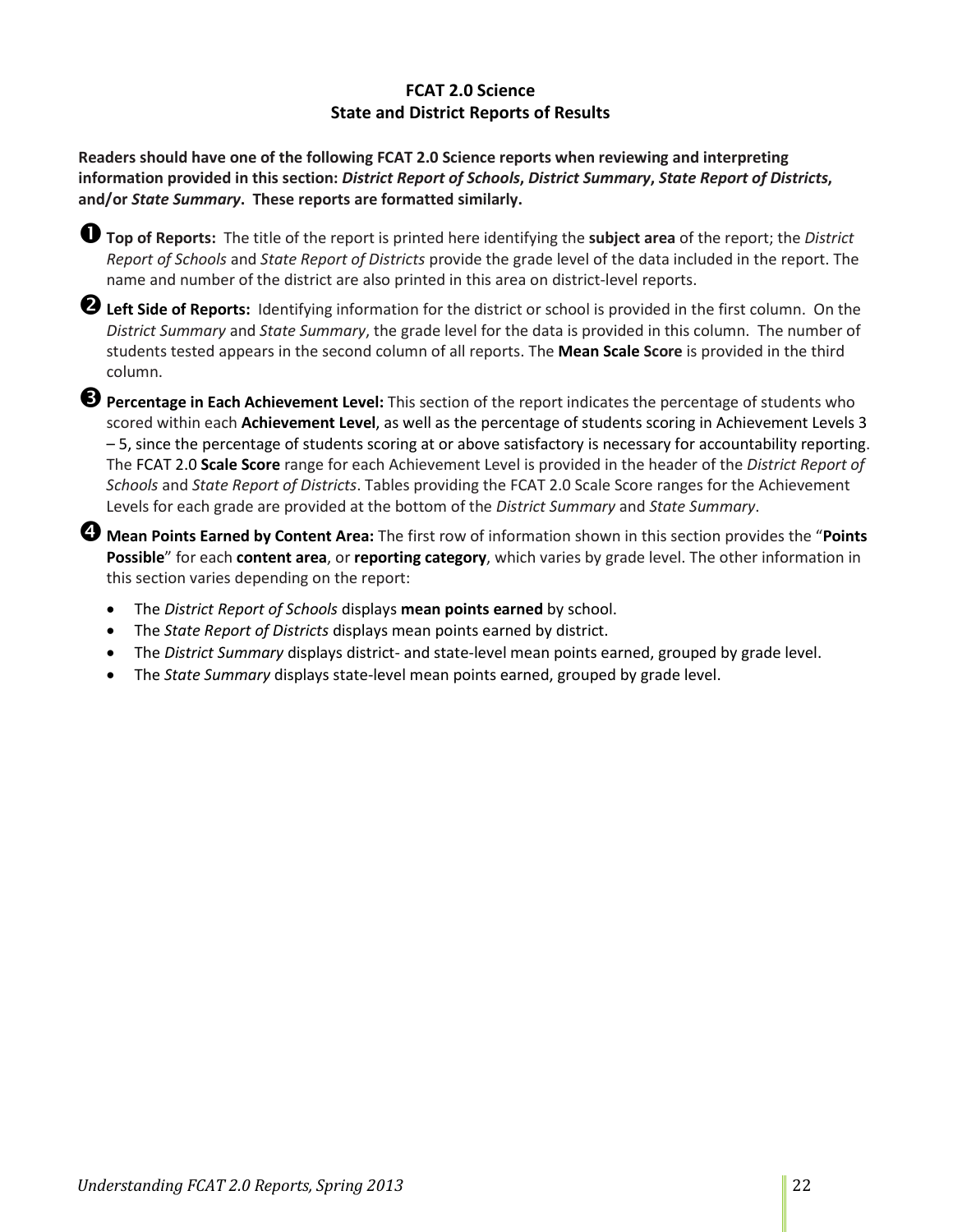# **FCAT 2.0 Writing State and District Reports of Results**

**Readers should have one of the following FCAT 2.0 Writing reports when reviewing and interpreting information provided in this section:** *District Report of Schools***,** *District Summary***,** *State Report of Districts***, and/or** *State Summary***. These reports are formatted similarly.** 

**Top of Reports:** The title of the report is printed here identifying the **subject area** of the report; the *District Report of Schools* and *State Report of Districts* provide the grade level of the data included in the report. The name and number of the district are also printed in this area on district-level reports.

**Left Side of Reports:** Identifying information for the district or school is provided in the first column. On the *District Summary* and *State Summary*, the grade level for the data is provided in this column as well. The number of students tested appears in the second column. The **mode of writing** (**narrative**, **expository**, or **persuasive**) appears in the third column of the District Summary and State Summary. The **Mean FCAT 2.0 Score** is provided in the next column.

**B** Percentage and Number of Students Earning Each Score Point: This section of the report indicates the percentage and number of students who scored at each score point on the 1.0 through 6.0 **score scale**, including the percentage and number of students scoring half-point scores. Two trained scorers score each response using the FCAT 2.0 Writing holistic **rubric**. Although only whole number scores (1 through 6) are assigned, scores from two scorers are averaged and half points can occur. For example, when a response receives scores of 3 and 4, the final score is 3.5. Very few responses (less than one percent) are identified as unscorable on this report.

**Right Side of Reports:** The "Percentage and Number Earning Score Points" section provides the percentage and number of students scoring at 3.0 and above, 3.5 and above, and 4.0 and above.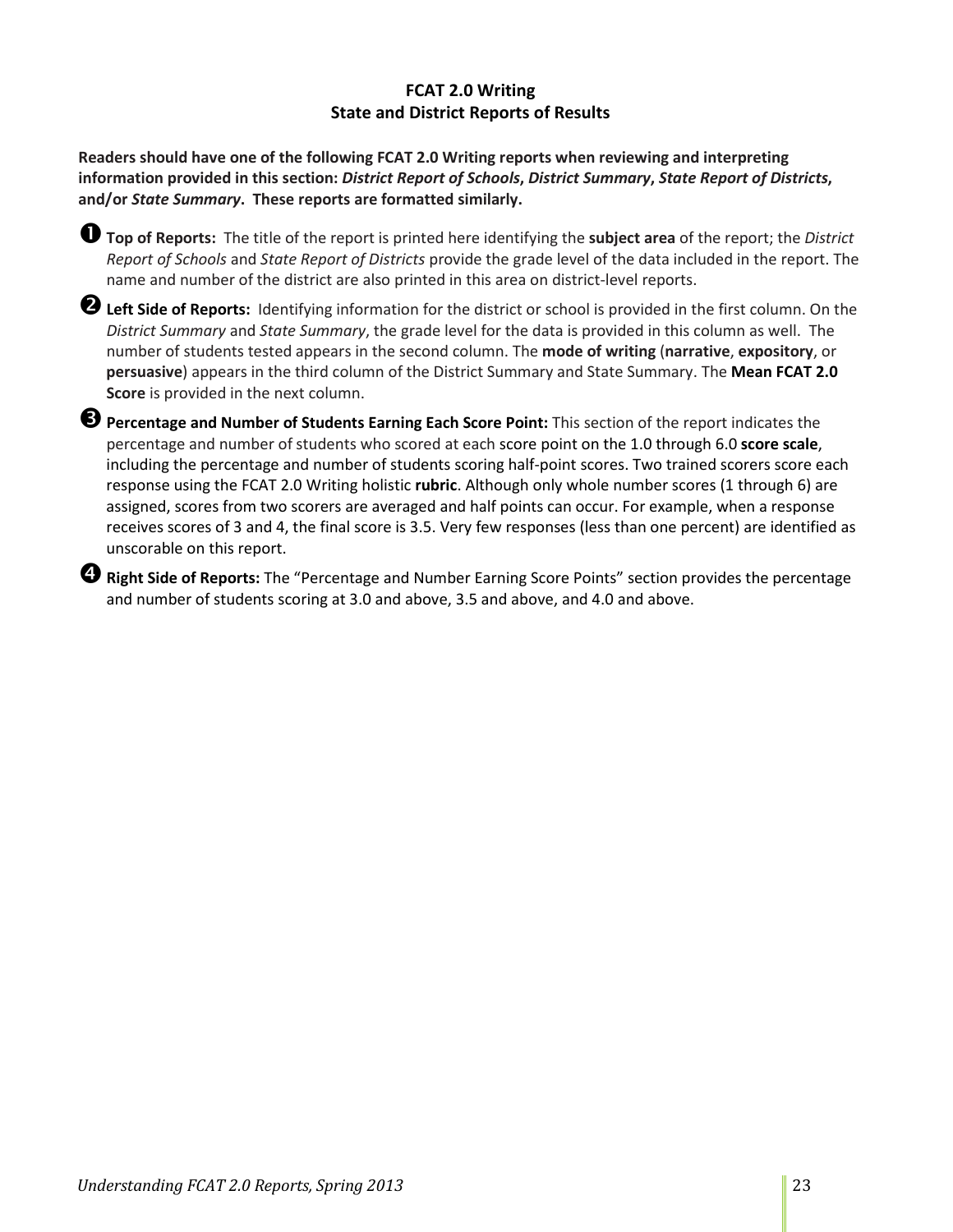# *FCAT 2.0 Content Areas*

The content of each FCAT 2.0 Reading, Mathematics, and Science assessment is organized by **reporting categories** that are used for test design, scoring, and reporting purposes. Reporting categories group the assessed student knowledge and skills, or **benchmarks**, into broad **content areas**. In reading, students build upon fundamental reading skills as they progress from grade to grade; therefore, the same reporting categories organize the reading skills assessed by FCAT 2.0 Reading for all grade levels. The difficulty of the concepts assessed on FCAT 2.0 Science progresses systematically from grade 5 to grade 8. In mathematics, because students are introduced to new skill sets as they progress from grade to grade, reporting categories vary by grade level. The content assessed by FCAT 2.0 Writing is not organized by reporting categories; see page 9 for information about the four writing elements (focus, organization, support, and conventions) and criteria used to evaluate FCAT 2.0 Writing responses.

## **FCAT 2.0 Reading Reporting Categories**

FCAT 2.0 Reading measures student achievement of the *Next Generation Sunshine State Standards* in reading and literature. For grades 3-10, FCAT 2.0 Reading consists of **selected-response items** that assess students' comprehension of various types of reading selections.

For all grade levels tested, FCAT 2.0 Reading assesses what students know and are able to do in the broad **reporting categories** listed below. The difficulty of the concepts assessed on FCAT 2.0 Reading progresses systematically from grade to grade, as does the complexity of the text presented to the student at each grade level.

#### **Grades 3-10**

- **Vocabulary** Students use multiple strategies to determine the meaning of grade-appropriate vocabulary words.
- **Reading Application** Students use a variety of strategies to comprehend text suitable for the grade level.
- **Literary Analysis: Fiction and Nonfiction** Students identify, analyze, and apply knowledge of the elements of a variety of literary texts, both fiction and nonfiction.
- **Informational Text and Research Process** Students comprehend and interpret informational text from a variety of sources.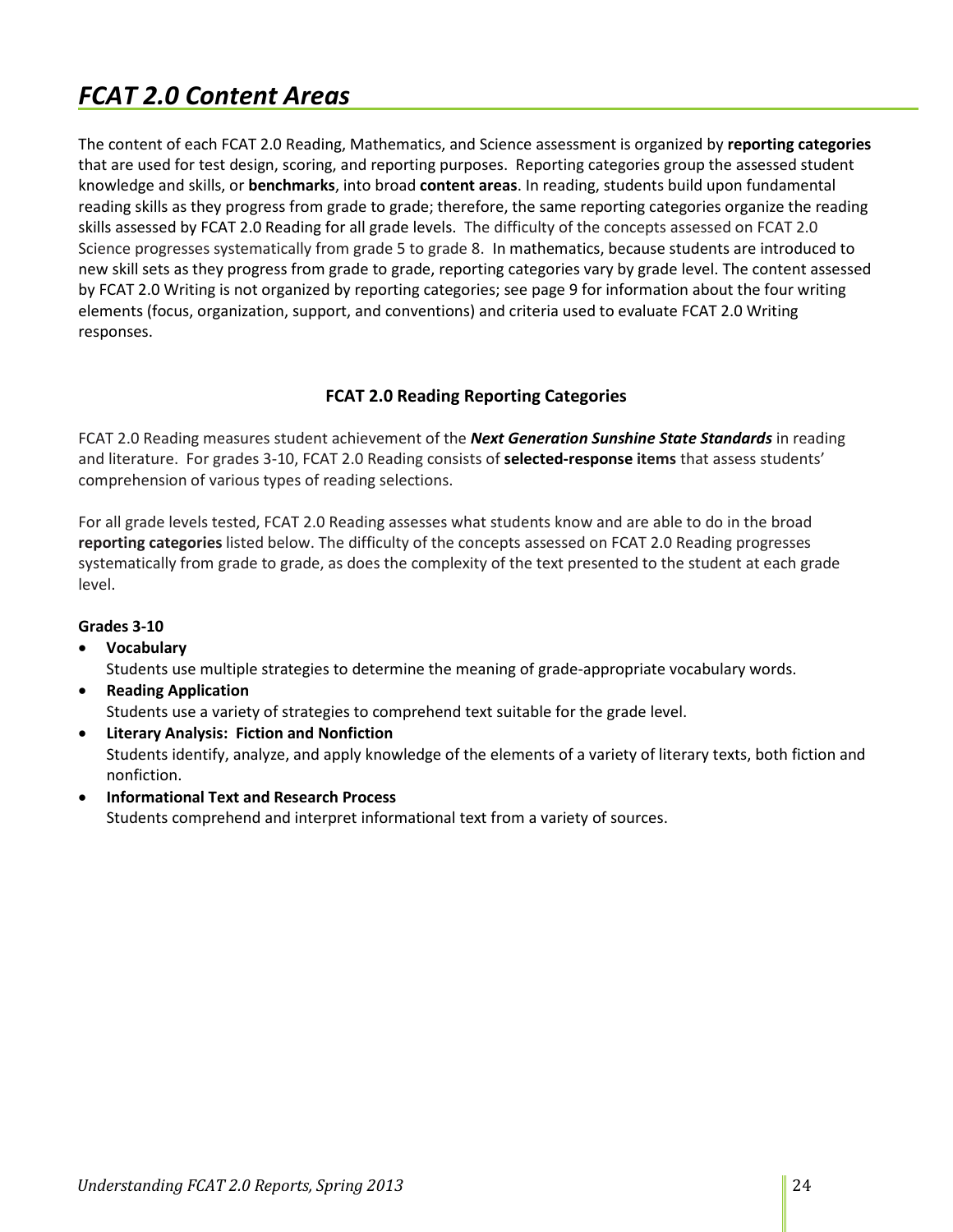# **FCAT 2.0 Mathematics Reporting Categories**

FCAT 2.0 Mathematics measures student achievement of the *Next Generation Sunshine State Standards* in mathematics. For grade 3, FCAT 2.0 Mathematics includes only **selected-response items**; for grades 4, 6, 7, and 8, FCAT 2.0 Mathematics includes both **gridded-response** and selected-response items; and for grade 5, FCAT 2.0 Mathematics includes both **fill-in response** and selected-response items.

For all grade levels tested, FCAT 2.0 Mathematics assesses what students know and are able to do in the broad **reporting categories** listed below. The difficulty of the concepts assessed on FCAT 2.0 Mathematics progresses systematically from grade to grade, as does the complexity of the numerals and mathematical operations included at each grade level.

#### **Grade 3**

• **Number: Operations, Problems, and Statistics**

Students use number concepts and computation skills to solve real-world problems; create, analyze, and represent patterns and relationships; and construct and analyze data displays and graphs.

• **Geometry and Measurement** Students describe and analyze properties of two-dimensional shapes, including symmetry and congruence; solve problems related to perimeter; and measure objects and tell time.

#### • **Number: Fractions**

Students use models to represent fractions and equivalent fractions, including fractions greater than one; and compare and order fractions.

#### **Grade 4**

• **Number: Operations and Problems**

Students use number concepts and computation skills to solve real-world problems; and analyze patterns and relationships using expressions, equations, and visual representations.

- **Geometry and Measurement** Students determine the area of two-dimensional shapes; classify angles and identify the results of transformations; and use spatial reasoning to solve geometric problems.
- **Number: Base 10 and Fractions** Students identify and estimate decimals; relate fractions, decimals, and percents; and compare and order fractions and decimals.

#### **Grade 5**

• **Number: Base Ten and Fractions**

Students divide multi-digit whole numbers, including solving real-world problems; and add and subtract decimals, fractions, and mixed numbers.

- **Geometry and Measurement** Students analyze shapes and solve problems related to area, surface area, and volume; compare units of measure within the same system of measurement; and identify ordered pairs on a coordinate plane.
- **Expressions, Equations, and Statistics** Students simplify expressions and use properties of equality to solve equations and real-world problems; and analyze graphs appropriate to the context of the situation.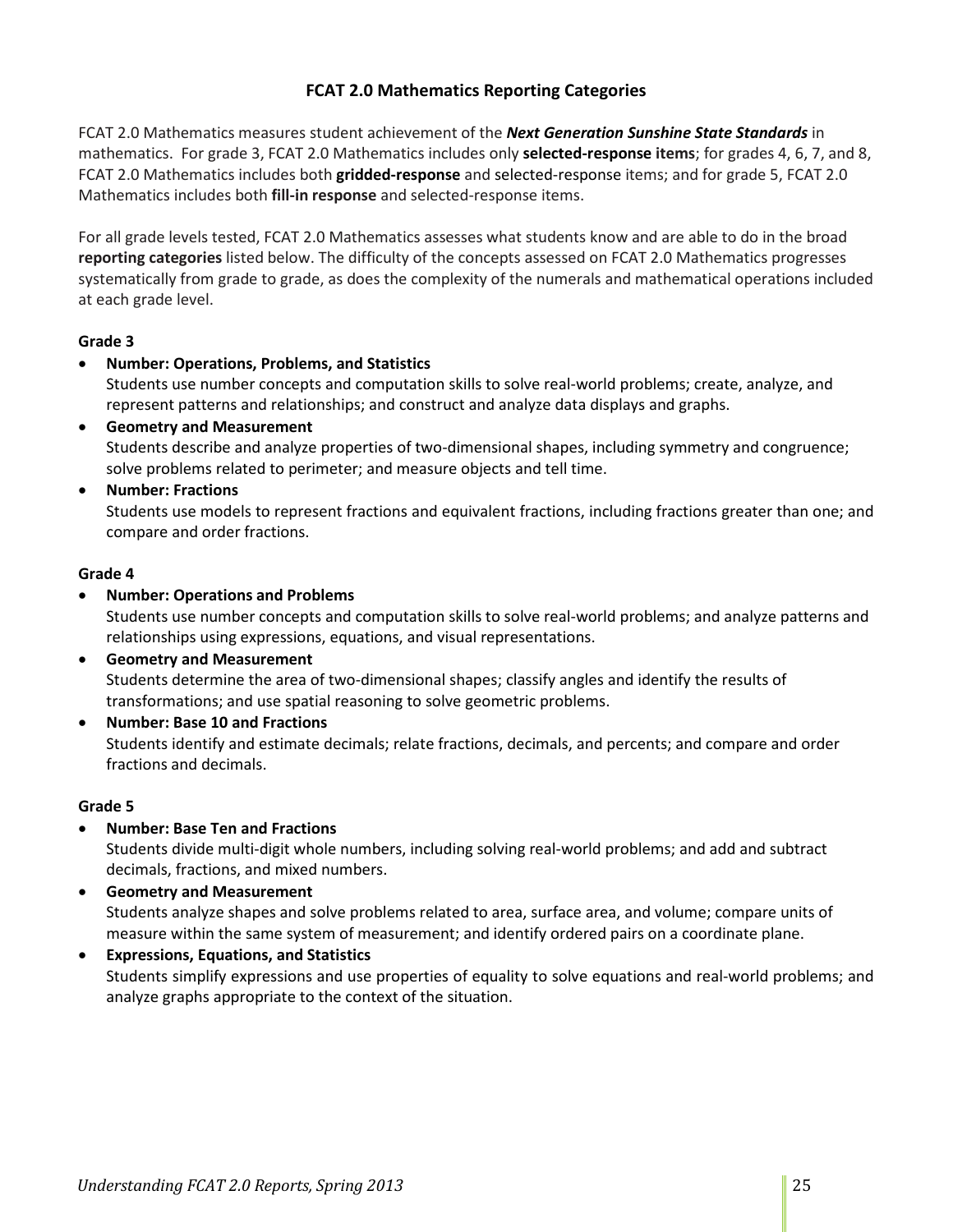#### **Grade 6**

• **Fractions, Ratios, Proportional Relationships, and Statistics**

Students multiply and divide fractions and decimals, and solve real-world problems involving percents, ratios, and rates; and analyze and determine measures of central tendency and variability.

- **Expressions and Equations** Students evaluate expressions, equations, and inequalities; and use algebraic notation to describe linear functions and simple relations.
- **Geometry and Measurement** Students analyze and solve problems involving perimeter, area of two-dimensional composite figures, and the volume of prisms.

#### **Grade 7**

• **Geometry and Measurement**

Students solve problems involving the transformation of figures on a coordinate plane; determine the volume and surface area of three-dimensional figures; and compare and convert units of measure.

- **Ratios and Proportional Relationships** Students solve problems using ratios and apply proportional relationships to real-world and mathematical situations.
- **Number: Base Ten**

Students solve real-world problems using operations on all rational numbers and use different strategies to solve linear equations.

• **Statistics and Probability**

Students analyze graphs and make generalizations from population samples; and determine and use probability to make predictions.

#### **Grade 8**

- **Expressions, Equations, and Functions** Students analyze and represent linear functions to solve linear equations and systems of linear equations; and solve and graph inequalities.
- **Geometry and Measurement** Students analyze two- and three-dimensional figures by using distance and angle; and compare and convert units of measure.
- **Number: Operations, Problems, and Statistics** Students solve real-world problems using operations on real numbers; and analyze and summarize data sets.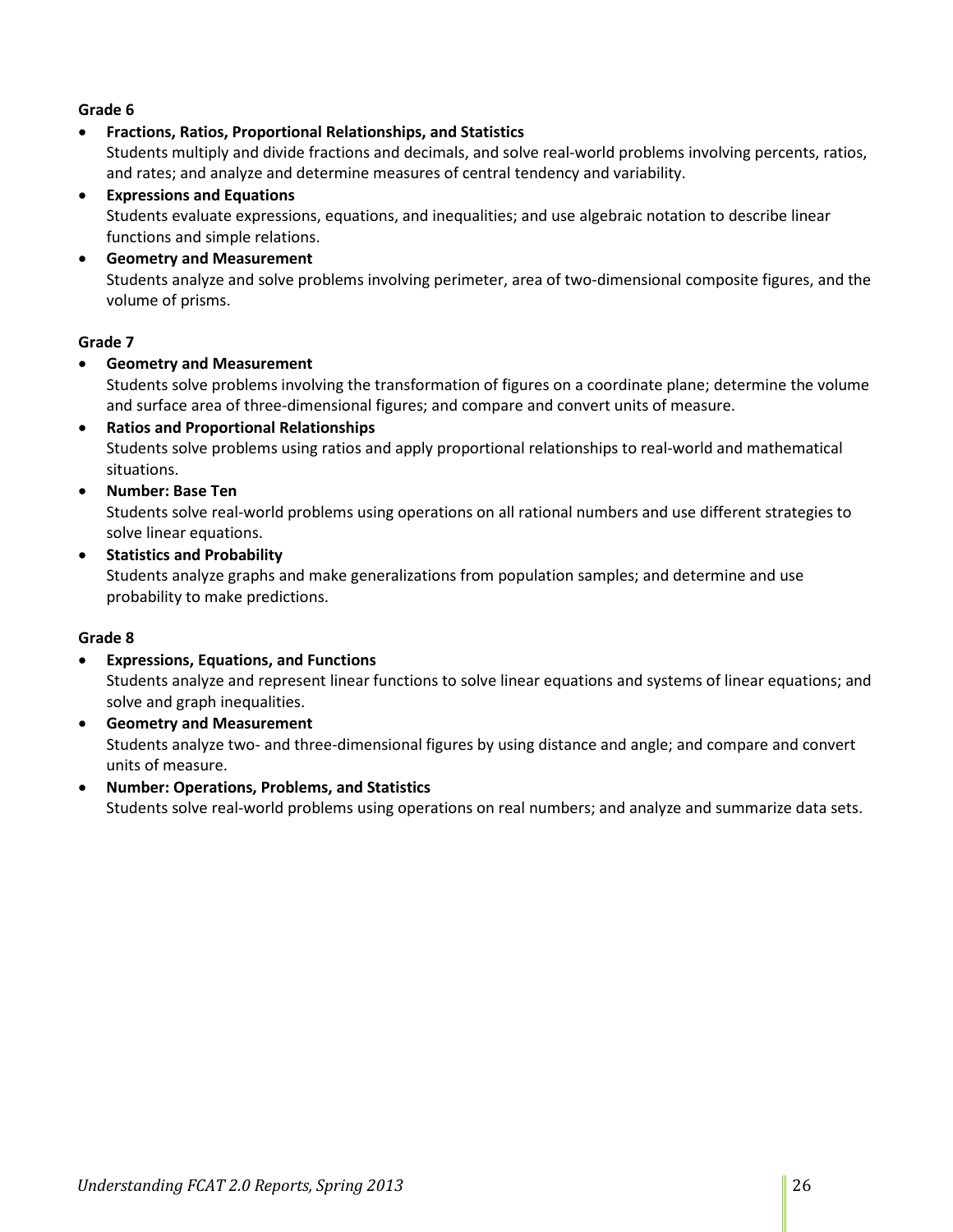# **FCAT 2.0 Science Reporting Categories**

FCAT 2.0 Science measures student achievement of the *Next Generation Sunshine State Standards* in science. For grades 5 and 8, the FCAT 2.0 Science assessment includes only **selected-response items**.

For both grade levels tested, FCAT 2.0 Science assesses what students know and are able to do in the broad **reporting categories** listed below. The difficulty of the concepts assessed on FCAT 2.0 Science progresses systematically from grade 5 to grade 8.

#### **Grade 5**

#### • **Nature of Science**

Students evaluate investigations and experiments; organize data; identify the control group in an experiment; interpret data and analyze information; and distinguish between observations and opinions.

#### • **Earth and Space Science**

Students distinguish among objects in our Solar System; identify categories of rocks and characteristics of minerals; differentiate between physical weathering and erosion; identify characteristics associated with different climate zones; and identify factors that affect weather.

#### • **Physical Science**

Students identify basic forms of energy; identify familiar forces; trace the conversion of electric energy into other forms of energy; and distinguish relationships among mass, force, and motion.

#### • **Life Science**

Students identify the function of human body organs; compare life cycles of Florida plants and animals; identify adaptations in animals and plants that allow them to survive; and trace energy through a food chain.

#### **Grade 8**

#### • **Nature of Science**

Students identify test and outcome variables in an experiment; differentiate between experiments and investigations; analyze information to make inferences or predictions; differentiate between replication and repetition; and distinguish between theories and laws.

#### • **Earth and Space Science**

Students relate the positions of the Sun, Moon, and Earth that result in tides, moon phases, and eclipses; identify Earth changes due to weathering, erosion, and plate tectonics; and recognize that the Sun's energy influences global atmospheric patterns.

#### • **Physical Science**

Students classify substances by physical properties; differentiate between physical and chemical change; distinguish between kinetic and potential energy; and differentiate contact forces and forces acting at a distance.

#### • **Life Science**

Students identify functions of the human body systems; classify organisms; identify ways genetic variation contributes to the scientific theory of evolution; determine probabilities for genotypic and phenotypic combinations; and distinguish relationships among organisms in a food web.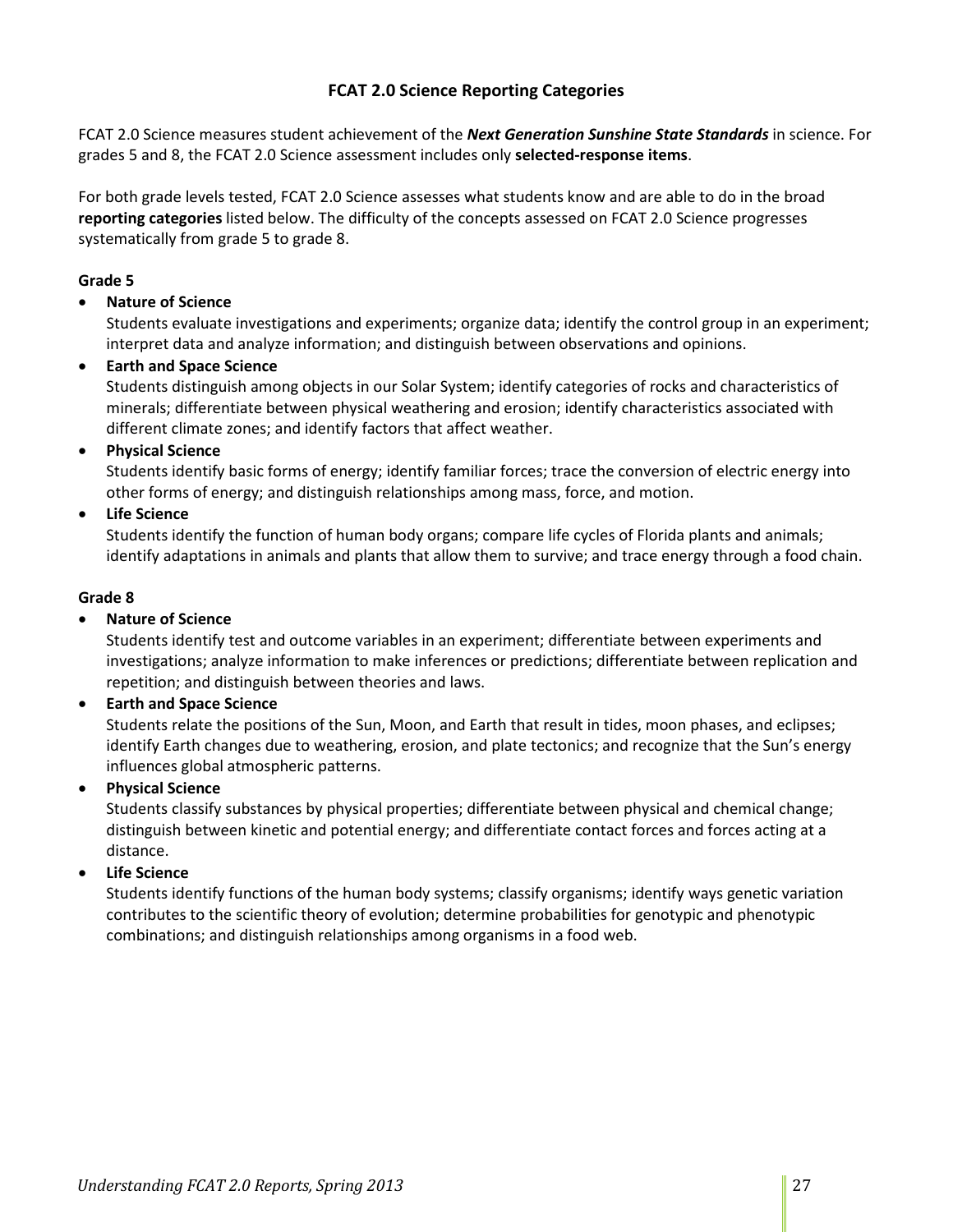# *Glossary*

Note: Terms defined in this glossary that have been cross-referenced appear in **bold text** the first time they are referenced in a definition other than their own.

**Achievement Levels**—Five categories of achievement that represent the success students demonstrate with the content assessed. The Achievement Levels are helpful in interpreting what a student's score represents. Achievement Levels range from 1 to 5, with Level 1 being the lowest and Level 5 being the highest. Achieving a score in Level 3 or higher is considered satisfactory.

**Benchmark**—A specific statement that describes what students should know and be able to do. The benchmarks are part of the **Next Generation Sunshine State Standards**.

**CBT Tools**—Tools available to students in the **computer-based testing** platform. CBT tools vary slightly depending on the **subject area**. The FCAT 2.0 CBT tools provided on all computer-based tests are as follows: highlighter, eraser, eliminate-choice, review, and help. FCAT 2.0 Reading also has a notepad, and FCAT 2.0 Mathematics has a straightedge and reference sheet. Students may use these tools at any time during the assessment.

**Computer-Based Practice Test**—Students participate in a practice test session at school that demonstrates the tools and **item** types they will see on the actual assessment. The practice test is delivered through an **Electronic Practice Assessment Tool (ePAT)**, which mimics the software the students will use on the day of testing. This practice test is not intended to be a predictor of performance on the assessment. Students may practice on their own by accessing the appropriate ePAT at [www.FLAssessments.com/ePAT.](http://www.flassessments.com/ePAT)

**Computer-Based Testing (CBT)**—Several Florida statewide assessments are now being administered using a computer-based format. In 2013, Grades 6, 7, 9, and 10 FCAT 2.0 Reading, Grade 5 FCAT 2.0 Mathematics, and the FCAT 2.0 Reading Retake are given in a computer-based format, with paper-based accommodations offered for eligible students. When testing on the computer, students make their answer choices using the mouse or keyboard, and they may use various **CBT tools**, such as the eliminate-choice tool or the review tool, as they work. Once they have completed the test, they submit their answers electronically. Before exiting the test and submitting their responses, students are taken to a screen that identifies questions that are answered, unanswered, and marked for review.

#### **Content Area**—See **Reporting Category**.

**Content Area Scores**—The actual number of questions answered correctly within each **reporting category** of FCAT 2.0 Reading, Mathematics, and Science. For example, the content area scores are reported for the following reporting categories for Grade 3 FCAT 2.0 Mathematics: *Number: Operations, Problems, and Statistics; Geometry and Measurement; and Number: Fractions*. Content area scores are also referred to as raw scores.

**Developmental Scale Score (DSS)**—A type of **scale score** used to determine a student's annual progress from grade to grade. During the fall of 2011, a vertical scaling study was conducted so that performance can be compared across all grade levels as it was for the FCAT. The DSS scale for FCAT 2.0 Reading ranges from 140 to 302 across grades 3-10, and the DSS scale for FCAT 2.0 Mathematics ranges from 140 to 298 across grades 3-8. On the *FCAT 2.0 Reading and Mathematics Parent and Student Reports*, the DSS is called the **FCAT 2.0 Score**.

**DSS Change**—A calculation made by the subtraction of two years' **Developmental Scale Scores (DSS)**, which yields the amount of change across the two years, e.g., 2013 DSS – 2012 DSS = DSS Change. This number can be large for students who move from a low **Achievement Level** 1 score to a low Achievement Level 2 score, or it may be small for a student who maintains a high score in Achievement Level 4. The DSS Change can be understood best when also considering the Achievement Level scores for the two years.

**Electronic Practice Assessment Tool (ePAT)** —See **Computer-Based Practice Test**.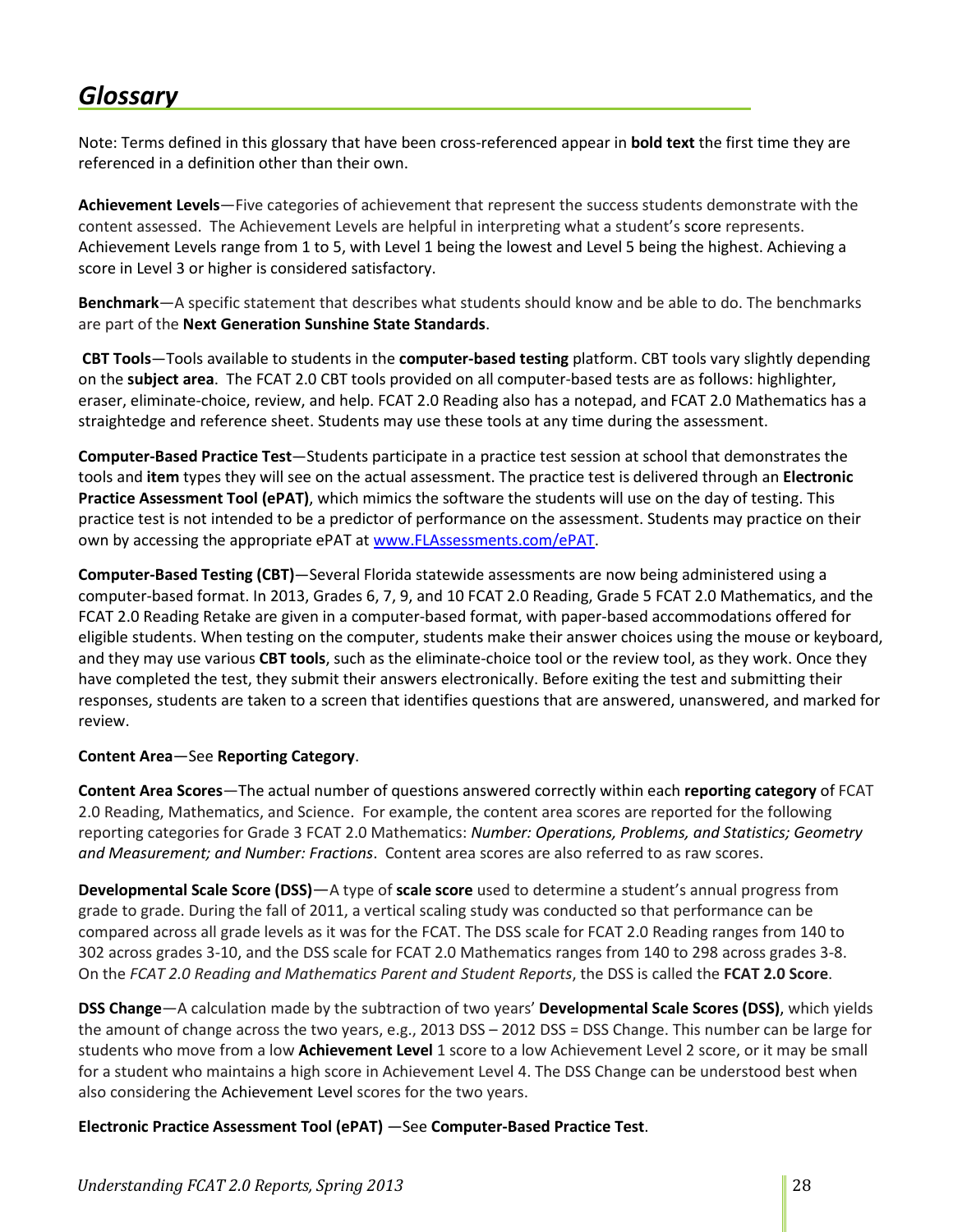**Equipercentile Linking Method**—For the first year administered, **FCAT 2.0 scores** were linked to the existing FCAT **score scale** through the equipercentile linking method. By this method, 2011 FCAT 2.0 Reading and Mathematics scores were linked to 2010 FCAT Reading and Mathematics scores and 2012 FCAT 2.0 Science scores were linked to 2011 FCAT Science scores at the same **percentile rank**. During the transition year to FCAT 2.0 for each assessment, this linking method allowed FCAT 2.0 scores to be reported as **FCAT Equivalent Scores** (**FCAT Equivalent Scale Scores**, which range from 100–500, and **FCAT Equivalent DSS**, which range from 86–3008 across grades 3–10 and show a student's annual progress from grade to grade).

**Expository Writing**—Writing that gives information, explains why or how, clarifies a process, or defines a concept. In FCAT 2.0 Writing, students in grades 4, 8, and 10 may be assigned **prompts** that are intended to result in expository writing.

**FCAT 2.0 Score**—The FCAT 2.0 Scores reported for Science are **scale scores**, and the FCAT 2.0 Scores for Reading and Mathematics are **Developmental Scale Scores (DSS)** that provide a way for parents to track their student's annual academic progress from grade to grade. The FCAT 2.0 Scores reported for Writing are scores points reported on a scale of 1 to 6.

**FCAT Equivalent Developmental Scale Score (DSS)**—A type of **scale score** used in 2011 to determine a student's annual progress from grade to grade. The FCAT Equivalent DSS scale for the 2011 FCAT 2.0 Reading and Mathematics assessments used the existing FCAT scale and ranges from 86–3008 across grades 3–10. These scores were linked to the existing FCAT **score scale** through the **equipercentile linking method**. The 2011 FCAT Equivalent DSS have been converted to the FCAT 2.0 **DSS** on the 2013 FCAT 2.0 reports that provide historical scores so that student performance can be shown on the new scale.

**FCAT Equivalent Scale Score**—The 2012 FCAT 2.0 Science and 2011 FCAT 2.0 Reading and Mathematics **scale scores** reported on the existing FCAT scale which ranges from 100–500 for each grade level and **subject area**. These scores are linked to the existing FCAT **score scale** through the **equipercentile linking method**. The scores are being reported in this way to maintain consistent student expectations during the transition year.

**Fill-In Response**—Test questions that require students to solve a problem for which the answer is numerical. Students will use the keyboard or number pad to type the digits 0-9 or the symbols for a decimal point, fraction bar, or negative sign in the answer boxes. The fill-in response format is used on computer-based tests only. In 2013, Grade 5 FCAT 2.0 Mathematics and the FCAT Mathematics Retake included fill-in response questions.

**Gridded-Response**—Test questions that require students to solve a problem for which the answer is numerical. Answers must be written and bubbled into a number grid. The gridded-response question format is used in paperbased FCAT 2.0 Mathematics assessments (grades 4, 6, 7, and 8).

**Holistic Scoring**—A method of scoring written work that considers the overall quality of the entire work. Rather than focusing on any one aspect of writing, trained scorers consider the integration of the four writing elements (focus, organization, support, and conventions). The FCAT 2.0 Writing **rubrics** for grades 4, 8, and 10 describe the predefined scoring criteria for each score point on a scale of 1 (lowest) to 6 (highest).

**Items**—Test questions that students are required to answer.

**Mean**—An average of the individual scores that describes the performance of a group of students. The mean is computed by finding the sum of all scores and dividing by the number of scores.

**Median**—A score that identifies the middle value of a group of data. The median is the point at which a group of numbers (scores) is divided in half (50 percent above and below).

**Mode**—The most frequently occurring score in a set of scores. If a distribution of scores is statistically normal, the **mean**, **median**, and mode are the same score.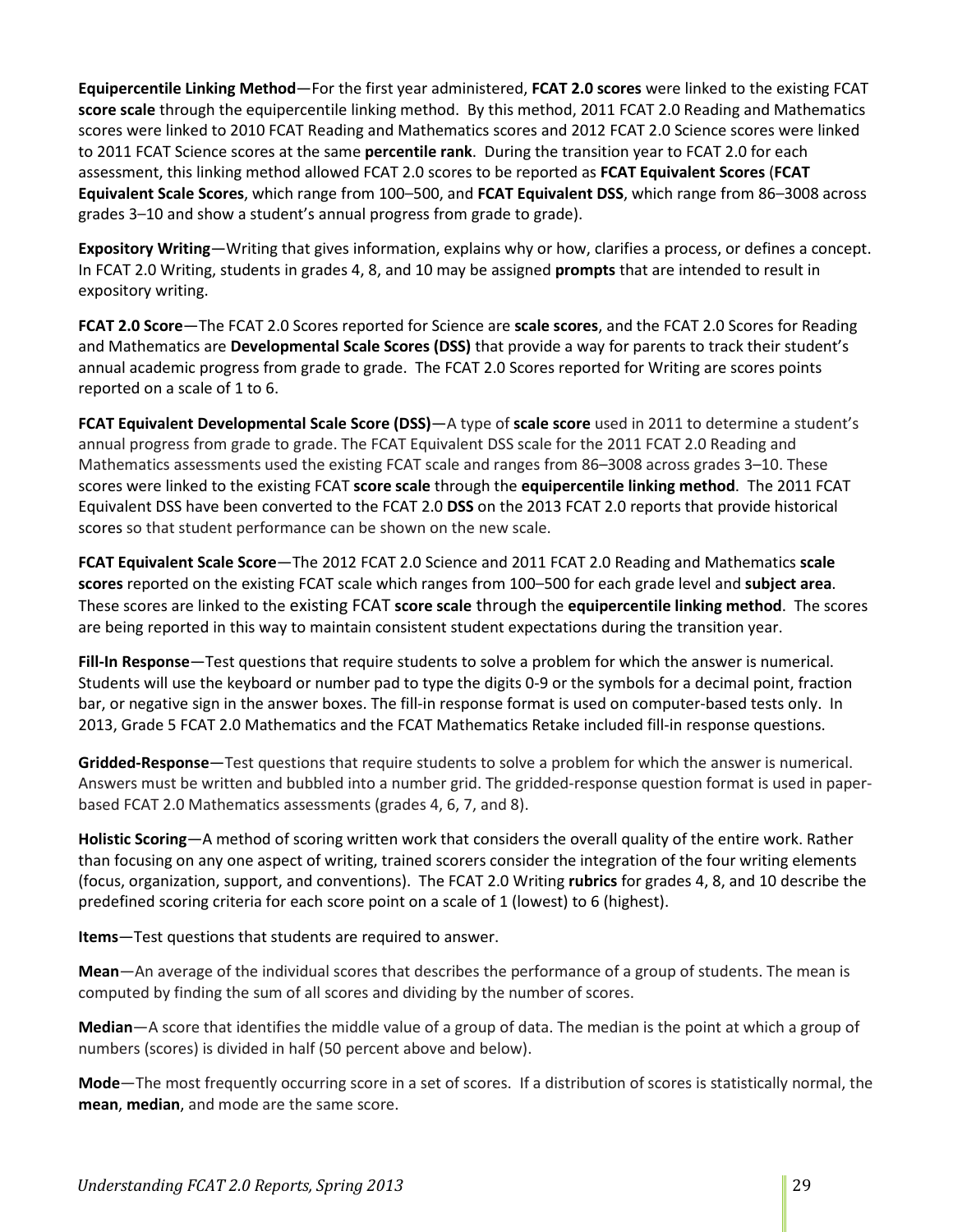**Mode of Writing**—The characteristics of written work that describe the purpose of the writing. FCAT 2.0 Writing assesses three modes of writing: **narrative**, **expository**, and **persuasive**.

#### **Multiple-Choice**—See **Selected-Response**.

**Narrative Writing**—Writing that recounts a personal or fictional experience or tells a story based on a real or imagined event. In FCAT 2.0 Writing, only students in grade 4 may be assigned a **prompt** that is intended to result in narrative writing.

**Next Generation Sunshine State Standards (NGSSS)**—The core content of the curricula taught in Florida. The NGSSS specify the core content knowledge and skills that K-12 public school students are expected to acquire in the **subject areas** of language arts, mathematics, science, social studies, visual and performing arts, physical education, health, and foreign languages. The NGSSS **benchmarks** identify what a student should know and be able to do at each grade level for each subject area.

**Percentile Rank—**The percentile rank is the percentage of scores that fall at or below a given score.

**Persuasive Writing**—Writing that attempts to convince the reader that a point of view is valid or that the reader should take a specific action. In FCAT 2.0 Writing, students in Grades 8 and 10 may be assigned **prompts** that are intended to result in persuasive writing.

#### **Points Earned**— See **Content Area Scores**.

**Points Possible**—The number of "Points Possible" shows the total number of test questions for a **content area**, or **reporting category**, on a test. Each question counts as one point. The number of points possible in a content area may change slightly each year.

**Prompt**— For FCAT 2.0 Writing the student is given an assignment that states the writer's task, including the topic and purpose of the writing. The prompt has two parts: the *writing situation* (presents and clarifies the topic) and the *directions for writing* (guides the student to think about ways to address the topic and achieve the intended purpose for writing).

**Reporting Category**—The assessed student knowledge and skills, or **benchmarks**, are grouped into broad **content areas** called reporting categories. In reading, students build upon fundamental reading skills as they progress from grade to grade; therefore, the same reporting categories organize the reading skills assessed by FCAT 2.0 Reading for all grade levels. The difficulty of the concepts assessed on FCAT 2.0 Science progresses systematically from grade 5 to grade 8. In mathematics, because students are introduced to new skill sets as they progress from grade to grade, reporting categories vary by grade level.

**Rubric**—The scoring guidelines or criteria used to evaluate FCAT 2.0 Writing responses. The rubric describes what is required for each score point on a scale of 1 (lowest) to 6 (highest).

**Scale Score**—A score used to report results on the entire test. When a student takes FCAT 2.0 Reading, Mathematics, or Science, the student's **content area scores**, which are also called raw scores, are converted to a scale score through an **equating** process. The equating process ensures that the scale scores represent the same level of difficulty each year.

**Score Scale**—The score range used for reporting scores on the entire test for FCAT 2.0 Reading, Mathematics, and Science. For FCAT 2.0 Reading and Mathematics, it is called a developmental score scale because it shows a student's annual progress from grade to grade. The FCAT 2.0 Reading developmental score scale across grades 3 through 10 ranges from 140 to 302; the FCAT 2.0 Mathematics developmental score scale across grades 3 through 8 ranges from 140 to 298; and the FCAT 2.0 Science score scale range for both grades 5 and 8 is 140 to 260.